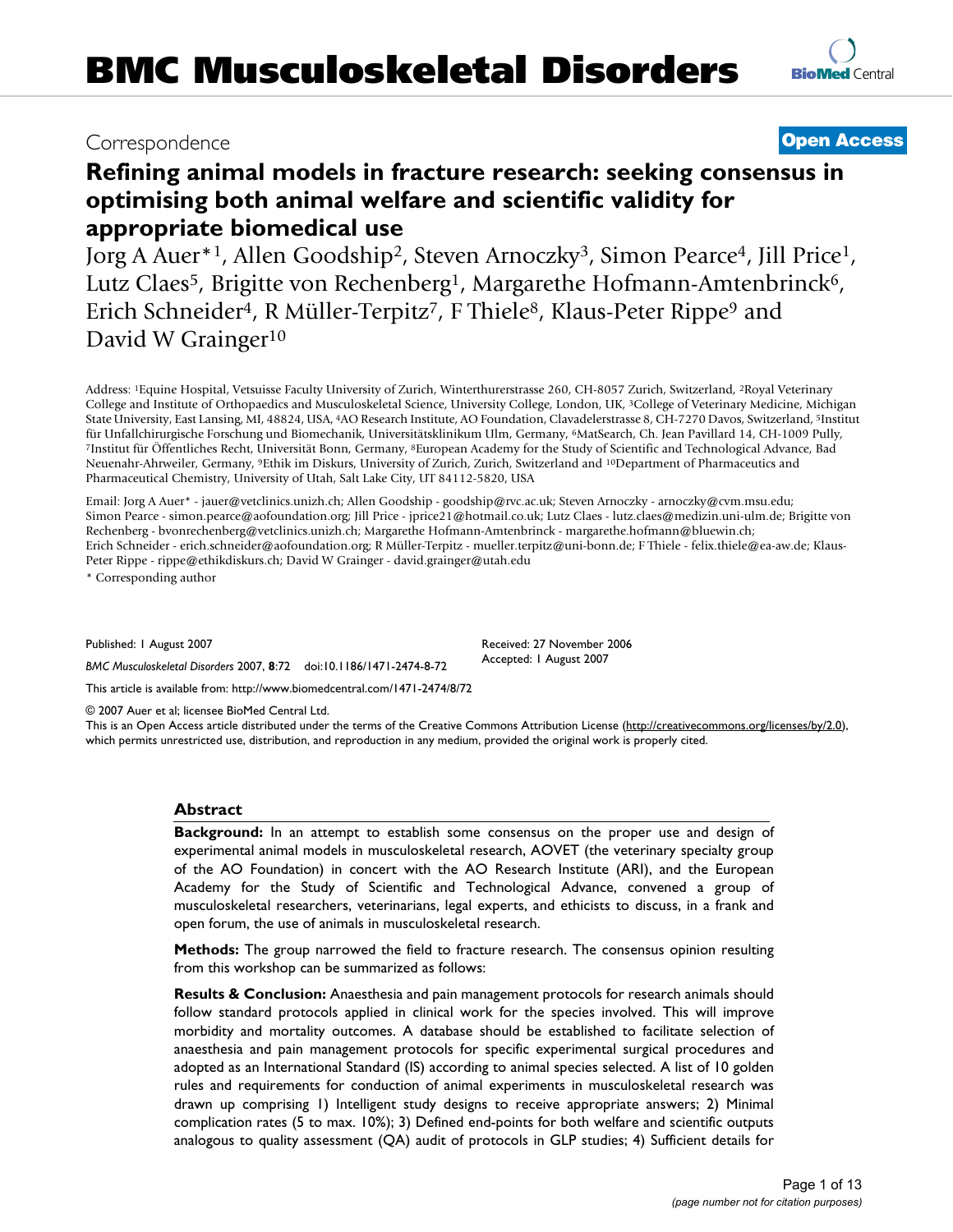materials and methods applied; 5) Potentially confounding variables (genetic background, seasonal, hormonal, size, histological, and biomechanical differences); 6) Post-operative management with emphasis on analgesia and follow-up examinations; 7) Study protocols to satisfy criteria established for a "justified animal study"; 8) Surgical expertise to conduct surgery on animals; 9) Pilot studies as a critical part of model validation and powering of the definitive study design; 10) Criteria for funding agencies to include requirements related to animal experiments as part of the overall scientific proposal review protocols. Such agencies are also encouraged to seriously consider and adopt the recommendations described here when awarding funds for specific projects. Specific new requirements and mandates related both to improving the welfare and scientific rigour of animalbased research models are urgently needed as part of international harmonization of standards.

#### **Background**

As long as improving the human quality of life remains the pre-eminent human ideal, animals will be susceptible to exploitation further the human cause. This simple fact is seen in the evolution of the agrarian civilization, animal domestication, and more recently, in animal use for biomedical research. The remarkable recent developments in human and animal genomics and subsequent explosion in deliberate mutants (e.g., animal knock-outs and knockins) will only increase the intensity of animal model development to benefit the human condition. Animal rights and use in this regard depend upon the potential for human benefit and justification for their exploitation. The use of animal models in biomedical research has a long and storied history. Indeed, the first recorded use of animals in research dates to the fourth century B.C. when *Aristotle* studied the anatomical differences among various animal species by dissecting them [1]. Since that time, research using animals has produced significant advances in all areas of medicine [1-6]. Several dedicated compendia describing relevant animal models in biomedical and specific to orthopaedic research are available [7-14]. Significantly, as the limitations and inaccuracies inherent in translating in vitro model results to in vivo equivalence are more widely documented, the use of experimental animal models is likely to increase.

Central to the acceptance of animals as models of human physiology and pathology is the belief that all animals are so closely linked by the bonds of evolutionary and genetic kinship that information gained from one mammalian species is applicable to others [15]. However, when one examines the vast heterogeneity that exists in the animal kingdom, from gross anatomy to molecular levels, such a generalization seems implausible. A more tempered concept was forwarded in 1929 by the distinguished Danish physiologist, *Krogh A*, who wrote, "For a large number of problems there will be some animal of choice, or a few such animals, in which it can be most conveniently studied" [16]. This has become known as the "August Krogh Principle" and has served as a rationale for the use of animal models in biomedical research. The issue then

reduces to which biomedical problems should use which animals for appropriate studies, and what criteria should be applied for such selection.

Although the long history of development and recognition of accepted animal models for the study of specific biological phenomena supports the August krogh Principle, baseless or careless application of this principle often leads to fallacious generalizations: 1) extrapolating experimental findings across species is not always valid [17]; 2) Subtle variations in anatomy and physiology, gait (kinematic and kinetic profile), nutrition (e.g., ruminant versus monogastric), age, and even reproductive cycles among various species can greatly impact the response of a specific species to experimental manipulations of the musculoskeletal system. Thus, the researcher is frequently left with the dilemma of which animal model(s) most accurately represent(s) and reproduce(s) the human condition being investigated (if any), and to what extent the results obtained from these models can be correctly and predictably extrapolated to humans. This scenario often expressed in the literature is typified in a recent cartilage repair animal study [18]:

"Although the repair of articular cartilage defects has been studied in many species including rabbits, goats, and sheep, there is no consensus on the most appropriate animal model....none of these species replicate the anatomical, cellular, and biomechanical properties of the human knee. Therefore, we selected the most closely related species, a nonhuman primate (NHP), that may exhibit a healing response most similar to that of humans...."

Such dilemmas are frequently faced in the selection of appropriate animal models for biomedical research. Relevance to human conditions varies widely.

As important as the purely scientific considerations in selecting the appropriate animal model(s) for fracture healing research are the compelling moral, ethical, and legal issues associated with this decision. While humane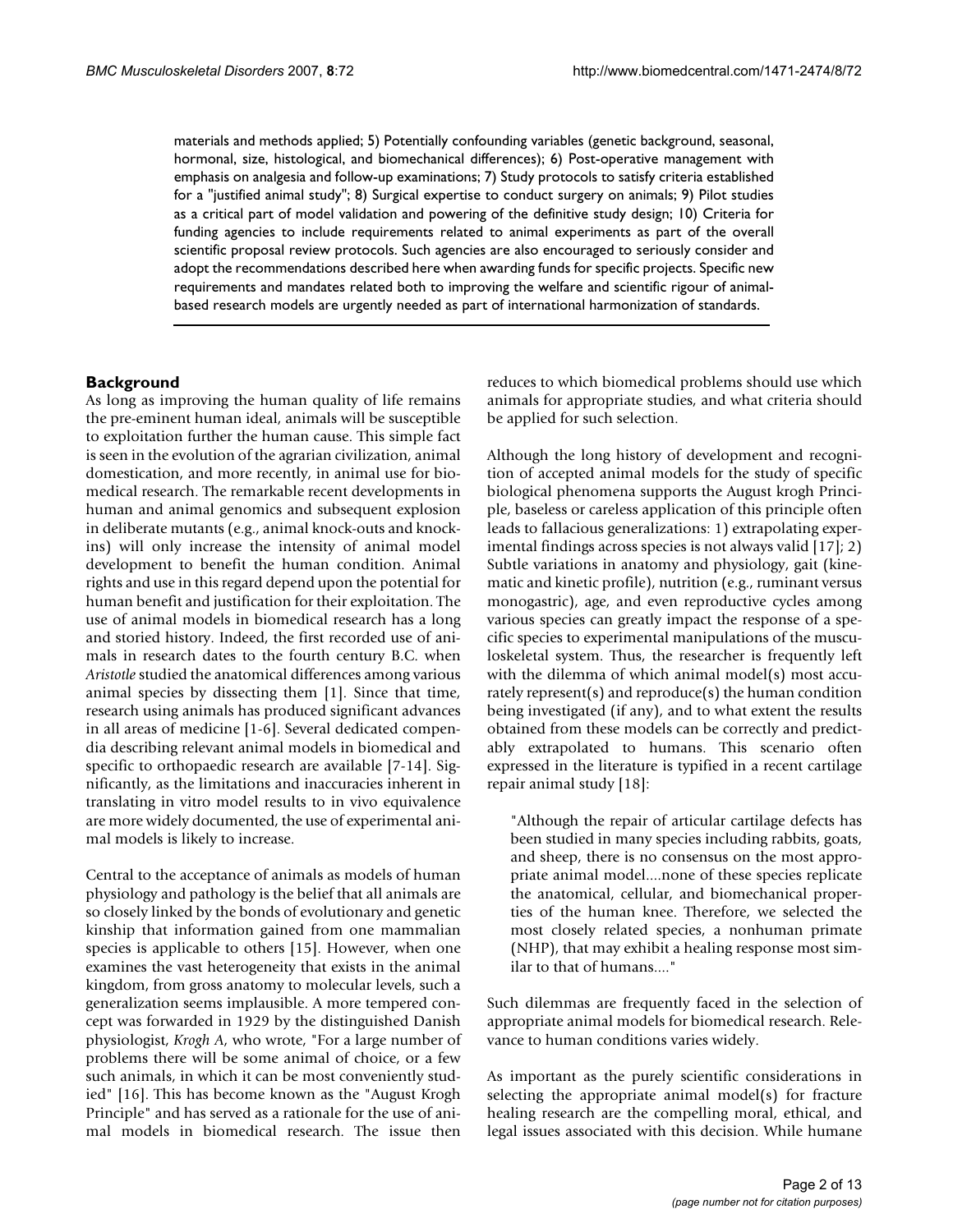care and use of all research animals must remain central to any scientific investigation involving living creatures, less agreement exists world-wide as to universal rules, regulations, and oversight that should govern animal use in biomedical research. Lastly, because of their high intrinsic costs, animal experiments receive a large share of available medically derived research funding. From the perspective of "best use of funds" in an era of highly competitive research funding, animal experiments should also be critically evaluated for their direct relevance, validity and experimental value to the desired overall medical research outcome. A simple cost-to-benefit ratio could be determined for animal models in research if metrics for validating appropriate use could be provided.

To achieve some limited consensus on these critical issues, AOVET (the veterinary specialty group within the AO Foundation), the AO Research Institute (ARI), and the European Academy, sought consensus from a group of musculoskeletal researchers, veterinarians, legal experts, and ethicists from candid discussions on the bases for appropriate use of animals in musculoskeletal research. This document represents a consensus opinion from this workshop, seeking to open a more active dialogue amongst researchers with the clear goal to develop and establish internationally accepted guidelines.

#### *Defining a "justified animal study for fracture healing"*

Few in vitro or non-mammalian surrogate experiments accurately or adequately duplicate, or recapitulate the full physiology of the animal model for fracture research purposes. Many research efforts seek new innovative approaches to in vitro modelling of in vivo complexity without clear progress or improved relevance. Use of animal models to study fracture healing under various stimuli and applied therapeutic methods is often an attempt to most expediently duplicate conditions closest to the human patient.

The *"Medical Research Modernization Committee"*, an organisation of researchers who attributes part of the lack of progress in medical research to the use of inappropriate models makes the following statement, which may have some merit: "Animal research advocates claim that animal models can serve as reliable models of human conditions, permitting invasive studies in "controlled" laboratory environments. However this control is largely illusory, because interspecies differences in anatomy and physiology, differences in cause and course between natural human disease and artificially induced non-human pathology, and stress experienced by animals in laboratories invariably alter research results." [http://www.mrmc](http://www.mrmcmed.org/ape.html) [med.org/ape.html](http://www.mrmcmed.org/ape.html) This requires closer comparisons of the value and accuracy of animal models in faithfully representing aspects of human conditions. Such comparison should consider all aspects of the specific animal selected, the problem under study, and the entire spectrum of consequences of applying the results to an equivalent human condition.

Several bone and connective tissue human diseases do not naturally occur in animals (e.g., osteoporosis appears to be human-specific [19]) and if they do, such diseases behave quite differently. In most cases, the disease or issue to be investigated must be artificially and, importantly, acutely induced in the normal, healthy animal that serves as the model. Fracture modelling is more intuitive in this regard; however, healing and fixation under compromised conditions (e.g., advanced age, diabetes, osteoporosis, infection) is less intuitive. Hence, reliably producing a pathological or injury condition in an animal that replicates human aspects of disease initiation and propagation in the context of acute or chronic bone fracture healing is difficult. Similarities and analogues are better found for bone fixation or -healing, cartilage or spine degeneration. However, most animals exhibit cell biology, histology, immunology and biochemistry distinct from humans, different healing processes, unique complications, and non-equivalent tissue structures. Additionally, animal behaviour, therapeutic needs and connective tissue healing responses (e.g., inflammation, soft and skeletal tissue healing mechanisms and kinetics) also differ from those of humans. Lastly, usually healthy, normal, robust animals are used to model or study bone fractures, fixation models, disease and complications often clinically observed in unhealthy, aged or healing-compromised humans. These discrepancies with human reality and treatment need to be better identified in descriptions of the models applied where they compromise the validity of the fracture research results.

Few generally accepted large-animal models for most bone and joint studies of orthopaedic devices are designed to replace clinical evaluation in humans. Many effective animal studies show no direct correlation to results in the most significant test – the human – *and this should be continually emphasised*. Finally, humans live much longer than most animals used for research. For fracture healing as a function of age, animal studies are inadequate to assess long-term infection risks and other long-term complications. The criticism is relevant to cortical bone graft research as well, because many of the same parameters "compatibility, durability, and toxicity" are involved [http://www.curedisease.com/Perspectives/vol\\_2\\_1990/](http://www.curedisease.com/Perspectives/vol_2_1990/EvalBoneGraft.html) [EvalBoneGraft.html.](http://www.curedisease.com/Perspectives/vol_2_1990/EvalBoneGraft.html) Fracture treatments are conducted in animal models exhibiting different susceptibilities to infection, intrinsic vascular histologies (e.g., the femur and mandible are more highly vascularised than the fibula), biomechanics (e.g., quadrupeds versus bipeds), wounding and healing histologies and responses, and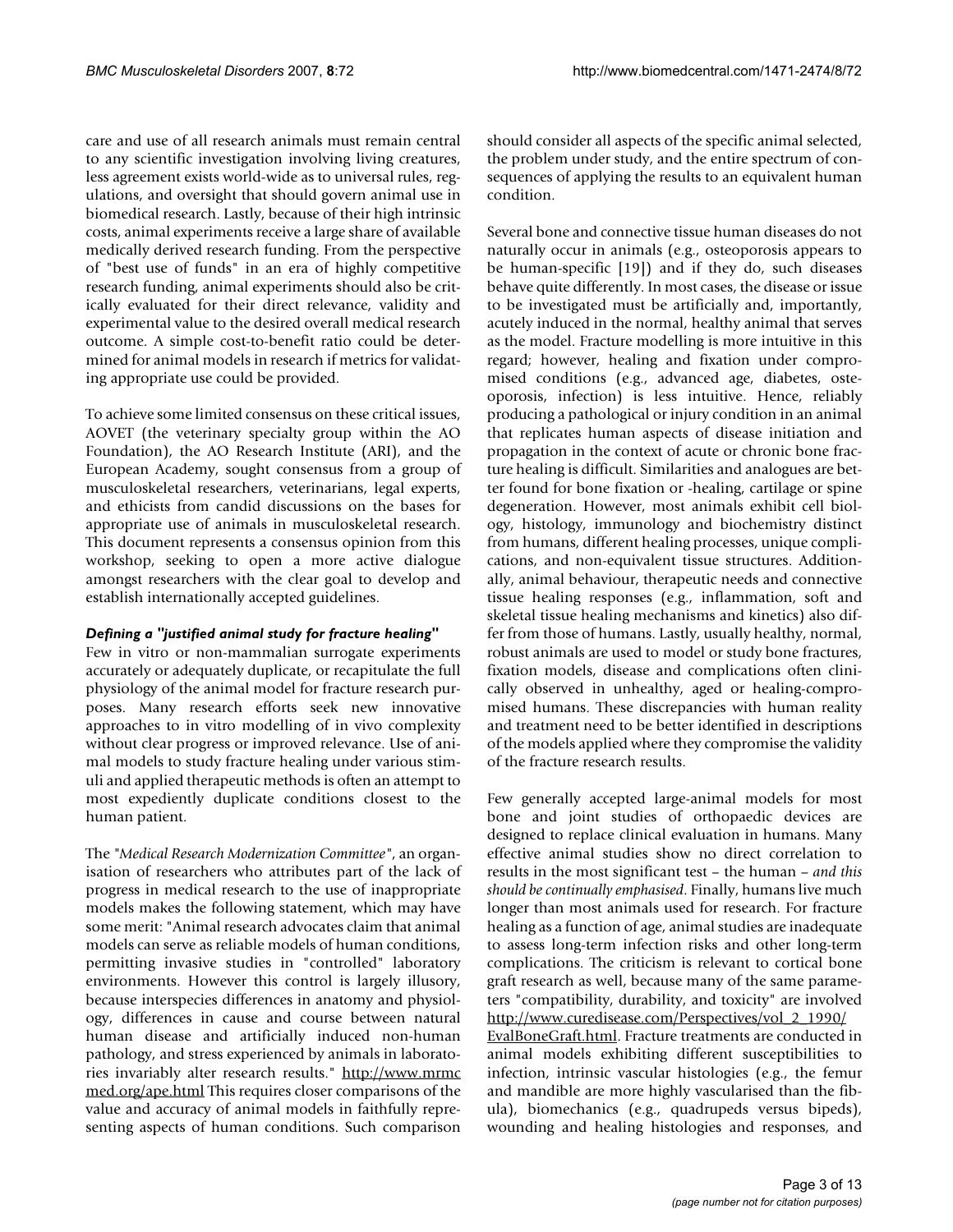bone histomorphologies. Significantly, bone defects are created in animals often without significant injury to surrounding nerves and blood vessels, and without loss of surrounding soft tissue. A critical element of bone healing in human traumatic bone fractures is the viability of such soft tissue, particularly blood vessels, around the injury site. This aspect, even though it is essential to understand injury and healing phases, is often overlooked in these model comparisons to human problems.

Orthopaedic researchers should begin again to articulate appropriate selection criteria for animal models, clearly focusing on how to most effectively translate basic research elements, e.g., *in vitro* experiments, cadaveric materials, computer models etc., into appropriate animal models that most reliably translate to both human and animal benefit [20]. This should lead to development of universal hypotheses and compelling requirements to test approaches experimentally only in animal models providing the highest scientifically relevant output directly related to addressing the hypotheses and direct translation to human benefit, with minimized animal detriment. Socalled "black box" investigations in which several research variables are combined in "design-driven" or empirically assessed animal experiments may serendipitously lead to clinically interesting results, but they cannot provide mechanistic insight or information relevant to biological, physiological and biochemical understanding. If such treatments fail or behave differently between different animal species and humans, developing a revised research approach that attempts a hypothesis-driven experimental pathway is difficult since few scientific hints or guiding details are provided from the initial animal-based experimental designs. The classic scientific method demands hypothesis-driven experimental design wherein proving a null hypothesis (e.g., possibly a negative outcome) provides as much information for rational experimental redesign as a successful experiment. Approaching clinical problems by considering all research possibilities in careful, scientifically validated ways should be essential. This also includes candid presentation of negative results, typically remaining unpublished to date but, for animal models, important for next-generation researchers in a world-wide network, and for full compliance to animal welfare and bioethics.

#### *Anesthesia and pain management*

*Schuppli CA and FraserD* [21], identified three key factors that impede application of the three "R"s (Refine, Reduce, Replace) recommended for animal model use [22]: 1) incomplete understanding of the three "R"s (especially "refinement"), 2) lack of consensus among ethics committee members on the nature and significance of animal pain and suffering, and 3) lack of consensus as to whether ethics committees should indeed follow a policy of minimizing overall harm to experimental animals [23]. "Refinement" is defined as techniques aiming to minimize animal pain, suffering and distress, such as informed use of anaesthesia and post-operative analgesia to minimize post-surgical pain and distress. Competent anaesthetic and analgesic management, appropriate to the scientific objectives of the fracture models, are clearly integral to the aims of refinement in animal research.

#### *Anaesthesia protocols*

This relatively sophisticated and advanced area of animal welfare management is often under-appreciated. Anaesthesia protocols best suited for each species should be applied, requiring profound knowledge and specialization in this field. Consequently, animal anaesthetic and analgesic protocols should at least be approved and supervised, if not conducted by an experienced and researchqualified veterinary anaesthesiologist or anaesthetist. Laboratory animal models (mice, rats, rabbits) should enrol a thoroughly trained laboratory specialist. As the number of such specialists is presently relatively low, specialty colleges and laboratory experts should attempt to train veterinarians and scientists interested in this field to fill this important void. Given the potential adverse impact of inadequate or inappropriate anaesthetic and analgesic management on animal recovery, fracture healing and animal welfare, future anaesthetic and pain management protocols used in experimental studies should be required to provide full details in the "materials and methods" section of all publications.

#### *Pain management*

Pre-requisites for adequate pain management in experimental animals are: 1) sound knowledge of pain pathophysiology, 2) sound knowledge of pharmacological/ non-pharmacological analgesic strategies, and 3) the ability to identify and evaluate pain in specific species and individual animals.

#### *Sound knowledge of pain pathophysiology*

Poorly managed pain has many adverse consequences that subsequently impact the validity and success of musculoskeletal research projects, and is known to significantly increase intra- and post- operative morbidity and mortality. Researchers must be familiar with the basic anatomy, physiology, pathophysiology and modulation of nociceptive transmission, including key concepts of peripheral and central sensitisation, multi-modal analgesia, and pre-emptive analgesia. These are summarized in the International Association for the Study of Pain core curriculum for Professional Education in Pain [23].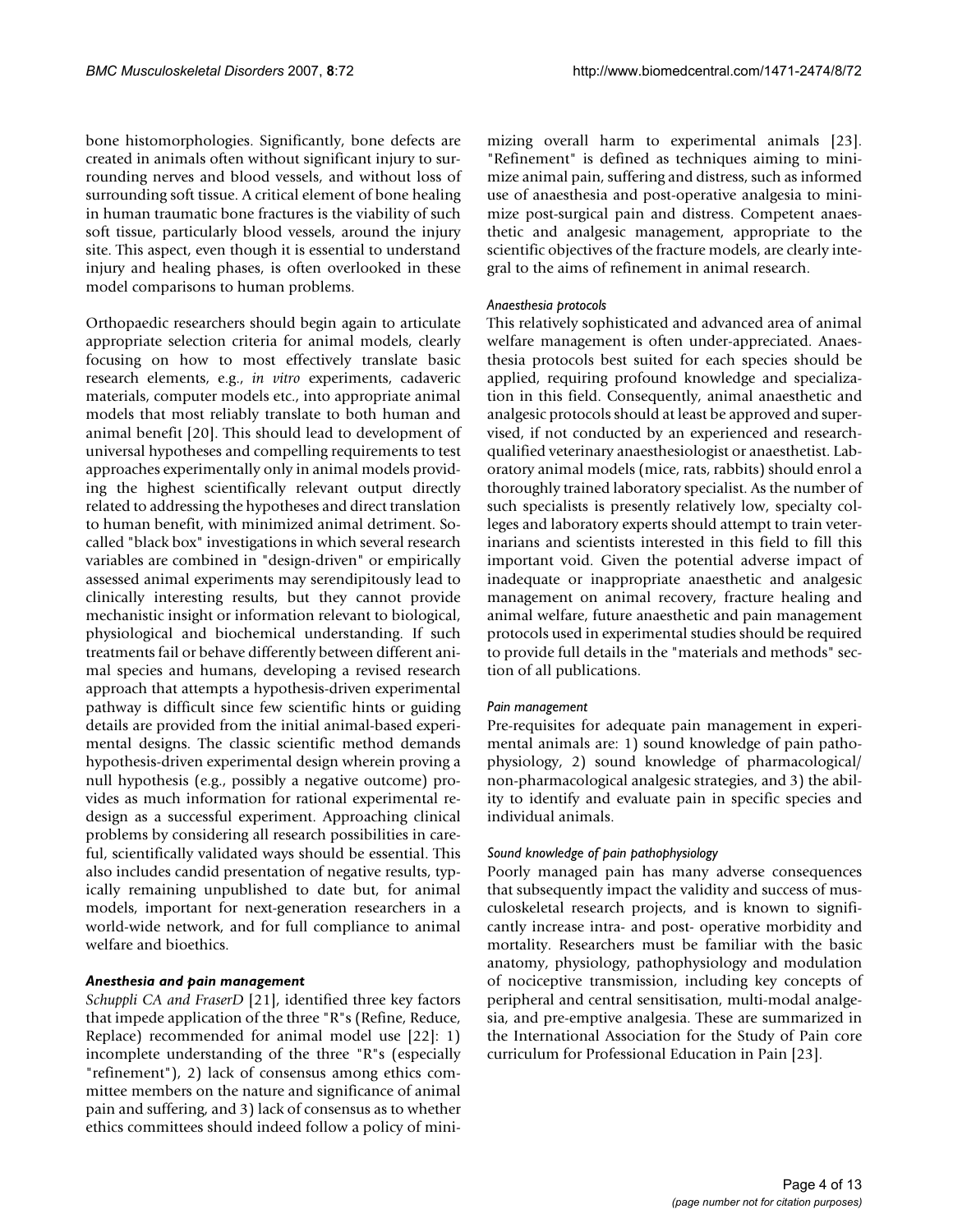#### *Sound knowledge and application of pre-emptive and multi-modal analgesic strategies*

Consistent with multi-modal analgesia, any potentially painful surgical procedure should consider inclusion of all classes of analgesic agents: non-steroidal anti-inflammatory agents (NSAID's), opioids, NMDA antagonists (e.g., ketamine), membrane stabilising agents (local anaesthetics), and  $\alpha_2$  agonists. Potential direct and indirect effects of each class of analgesic agents on the biological mechanisms under investigation should also be considered. Concerns have been raised about the potential adverse effects of NSAID's on bone healing and metabolism related to signal transduction of pro-inflammatory and related cell signalling cascades.

The pharmacokinetic profile, efficacy and safety of analgesic drugs vary widely between species. Thus, researchers planning animal analgesic programs must be familiar with literature relevant to the experimental species used. Researchers are encouraged to consult sources of information related to rodent and lagomorph anesthesia and pain management for guidelines relating to each species [http:/](http://altweb.jhsph.edu/pain.htm) [/altweb.jhsph.edu/pain.htm\[](http://altweb.jhsph.edu/pain.htm)24,25]. Further research is required to define and improve safe and efficacious analgesic regimes for certain species used in musculoskeletal research (e.g., sheep and rabbits), as the current paucity of pre-clinical and clinical data precludes optimal use of all analgesic strategies currently in use in humans and other animal species.

As analgesic agents are administered to animals by various routes, a combination of systemic and other routes should be considered when planning an analgesic strategy for a particular experimental procedure. Researchers should be familiar with implementing all potential routes of analgesic administration.

#### *Ability to identify and evaluate pain in specific species and individual animals*

No "gold standard" exists for measuring or assessing animal pain. It is well-recognised that species, gender, age, breed, environment and various stressors influence pain behaviour. It has been generally recognized that the greatest gap in our knowledge of animal pain is the lack of assessment tools.

Peri-operative pain must be assessed frequently by trained, experienced observers who are intimately familiar both with the species, the specific surgical intervention and, ideally, with the individual animals used in the study. The most frequently used subjective scoring systems used for evaluation of animal pain include visual analogue scales, simple descriptive scales, numerical rating scales, and verbal rating or ordinal scales, all of which have inherent limitations. While they can provide useful

information when consistently applied by trained, experienced observers intimately familiar with the animals being assessed, their very subjectivity makes them unreliable when used by multiple or poorly experienced observers. Subjective scales used in pain assessment of sheep used in musculoskeletal research have been published [26,27]. Measurement of "objective" physiological variables such as heart rate, respiratory rate, blood pressure, humoral factors including plasma cortisol or endorphin levels, as well as pupil diameter have been shown to be inconsistent and insensitive indicators of pain severity in animals. Systems such as the Glasgow Pain Scale [28], and the University of Melbourne Pain Scale[29] have been developed and thoroughly validated in dogs. No such multidimensional systems have been developed to date for evaluation of pain in experimental laboratory animal species.

Objective pain assessment systems have been developed for certain animal species (dogs, laboratory rats [25,30,31], horses [32], and lambs [33]). Further studies are clearly indicated to define and improve validated, sensitive methods for evaluating pain severity in all research animal species. Procedure-specific, objective, behaviourbased pain assessment systems require development and implementation in species used in musculoskeletal research. Researchers are encouraged to consult information on this subject available on the world-wide web. Further research should critically evaluate all information available and define valid and sensitive methods for evaluating pain severity in all animal species used in research.

### *Considerations for establishing standards in surgical, biological and mechanical aspects of in vivo models for research in mechano-regulation of bone repair*

Bone, both as a material and structural organ, is acutely responsive to changes in both the biological and mechanical environments. The specific architecture of individual bones is attained as a consequence of a combination of a genetically determined template and prevailing mechanical demands. The base structure of the cortex in dogs (and humans) is composed of secondary osteones, whereas sheep cortex comprises predominantly lamellar bone. However, during bone healing and remodeling, secondary osteones are activated in all these species.

The long-standing law of skeletal structural optimization "Wolff's Law" arose from observations that, as a structure, bone actively adjusts both mass and architecture in relation to the magnitude and direction of applied loads [34]. However, both animals and human individuals have very different base levels of bone mass. Thus, the genotype may influence the specific structural and material features: material properties, for example, may differ by as much as 200% in different laboratory mice strains, related to struc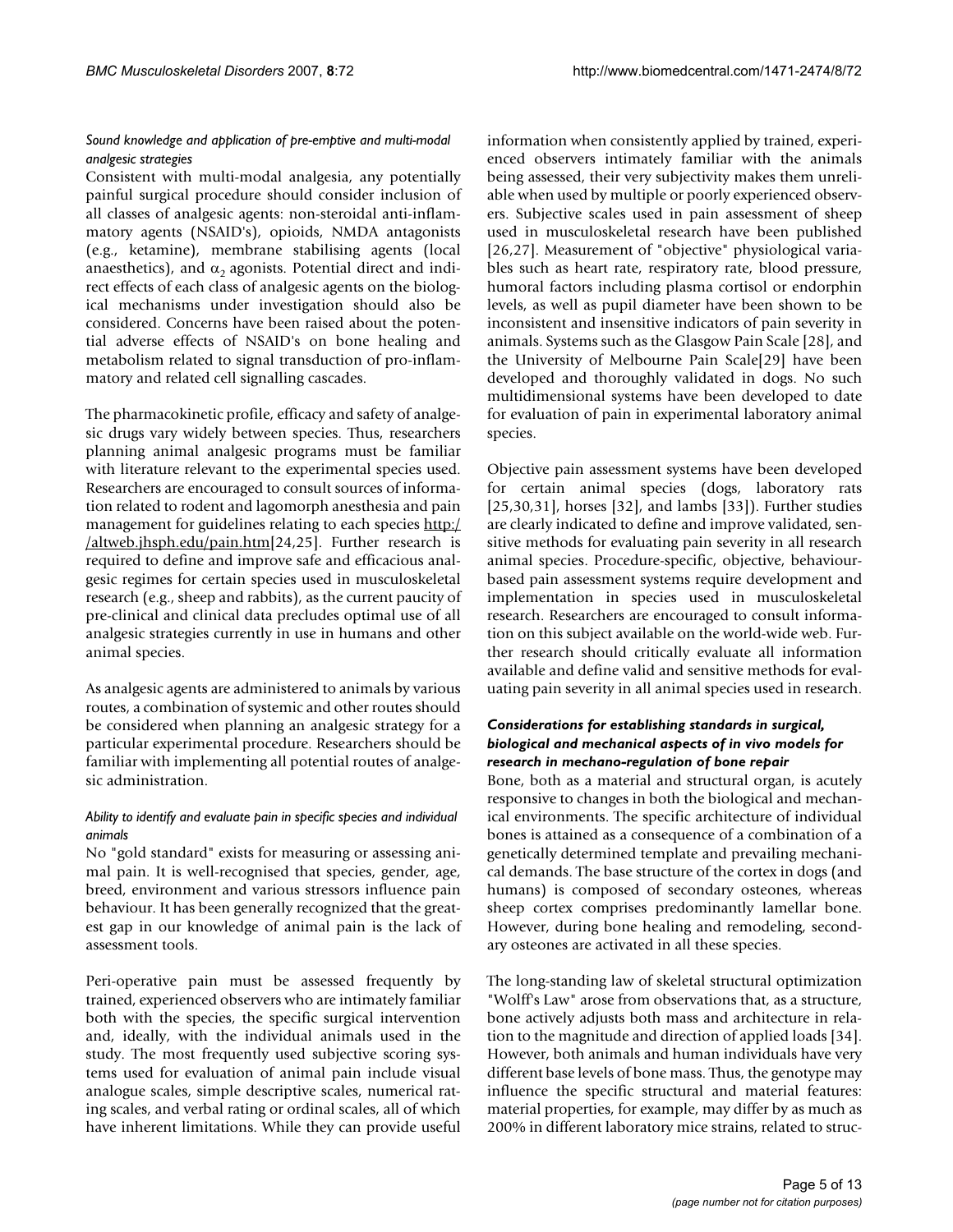tural morphology [35]. Furthermore, these differences may be compounded by additional genotype-related responses to mechanical stimuli. This has been demonstrated elegantly in work by *Judex S, et al*. [36]. Continual deformation of bone incurred with loading, as a result of both gravitational forces and muscle action associated with everyday activities, has traditionally been thought to result in micro-damage to the bone matrix. This is seen as micro-cracking. Micro-cracks within bone as a material normally initiate a remodeling process that results in repair through secondary osteonal bone formation [37]. Levels of micro-cracking increase with increasing mechanical demand over a short time course. Increase in mechanical demand over an appropriate time course will initiate structural adaptation. Recent work indicates that this generalization is questionable and some genotypes are "responders" to changes in loading and consequent adaptation, whereas others are not [36].

Gross fracture of bone can occur through either accumulation of fatigue damage or as a consequence of monotonic failure. The repair processes of bone as a structure are modulated through the prevailing mechanical environment. Two basic patterns of repair occur and are dependent upon the level of inter-fragmentary stability. A high level of inter-fragmentary stability as a consequence of rigid fixation induces direct bone repair. This involves osteonal remodeling across the fracture line where fragments are in direct contact and woven bone formation within gaps. Minimal callus formation occurs; the healing process takes place over a long time period. This type of healing is typically achieved with rigid internal fixation devices such as plates. In contrast, where the fragments are stabilized with less rigid fixation, typically external fixation, intramedullary nailing, braces and casts, repair occurs through indirect bone repair, mediated through formation of periosteal and endosteal bridging callus and differentiation of the early fracture hematoma. The rate of repair in terms of the distribution of callus and rate of tissue differentiation is acutely sensitive to the specific mechanical environment at the fracture site. Biological factors, including effects of drugs used for control of inflammation and pain may also modulate the repair process. In intact bone, the pathway for mechano-transduction has been shown to involve the estrogen receptor [38]. Additionally it is known that hormone levels may also modulate bone healing [39]. In research related to mechanisms involved in progression of bone repair, the specific hypotheses may, for example, relate to the biological cascade involved with osteogenesis, or may be more aligned to understanding the mechanics of the fixation device or indeed both. Models that investigate fundamental molecular mechanisms might best use rodent (e.g., murine) species for which the most comprehensive full portfolio of molecular and genetic probes, cell lines, and

genetic knock-out/knock-in animals are available. In contrast, for biomechanical studies or those related to biotechnology (e.g., biomaterials) and functional outcomes, a large animal model provides the ability to evaluate devices used in humans more realistically.

#### *The role of in vivo models in bone repair research*

As indicated above, the entire animal experimental system remains an essential biomedical research component that to date, despite many efforts to find effective surrogate models, is not supplanted in fracture healing research scenarios with non-animal substitutes. Continuous support for the principle of the three R's, veterinary and human clinical caseloads (e.g., spontaneously presenting cases) can be used together as models to advance our understanding and treatment of some fracture healing issues on a comparative basis to benefit both animals and humans. The lack of standardization represents a disadvantage in this strategy. Therefore, induced animal models are also required to test specific hypotheses with scientifically validated criteria for their selection. In addition, methods for data assessment and analysis should aim to minimize confounding variables (see below). The ability to relate data to those from other studies may also be compromised by the use of different models or even the same model used in a different environment. Standardization is therefore critical in maximising the cost benefit of in vivo models.

### *Confounding variables*

Fracture research is a relatively small field within all biomedical research, yet the range of models used is perhaps the most diverse. These models vary even within species in terms of the anatomical site used, the husbandry conditions, the genotype (breed or strain), gender, characterization and type of fixation device, and duration of the healing period. The ability to compare data across cohorts, investigators, and species is often facilitated by the use of standard assays and standardized test systems commonly exploited in different laboratories: without common methods and accepted standards, quantitative comparisons are impossible. However, to a large extent, current *in vivo* models used to study bone repair are laboratory-specific, and full description of investigator-recognized features of experimental design and outcomes that can influence the repair processes may not be presented or indeed known. Hence, an important opportunity avails itself to seek consensus on putative international standards that would provide enabling technology for multisite collaborative studies and direct data comparisons in animal-based bone-healing models.

The age of different species likely impacts the physiological pattern and rate of healing [40], but due to the expense of using geriatric animal models (e.g., inbred research-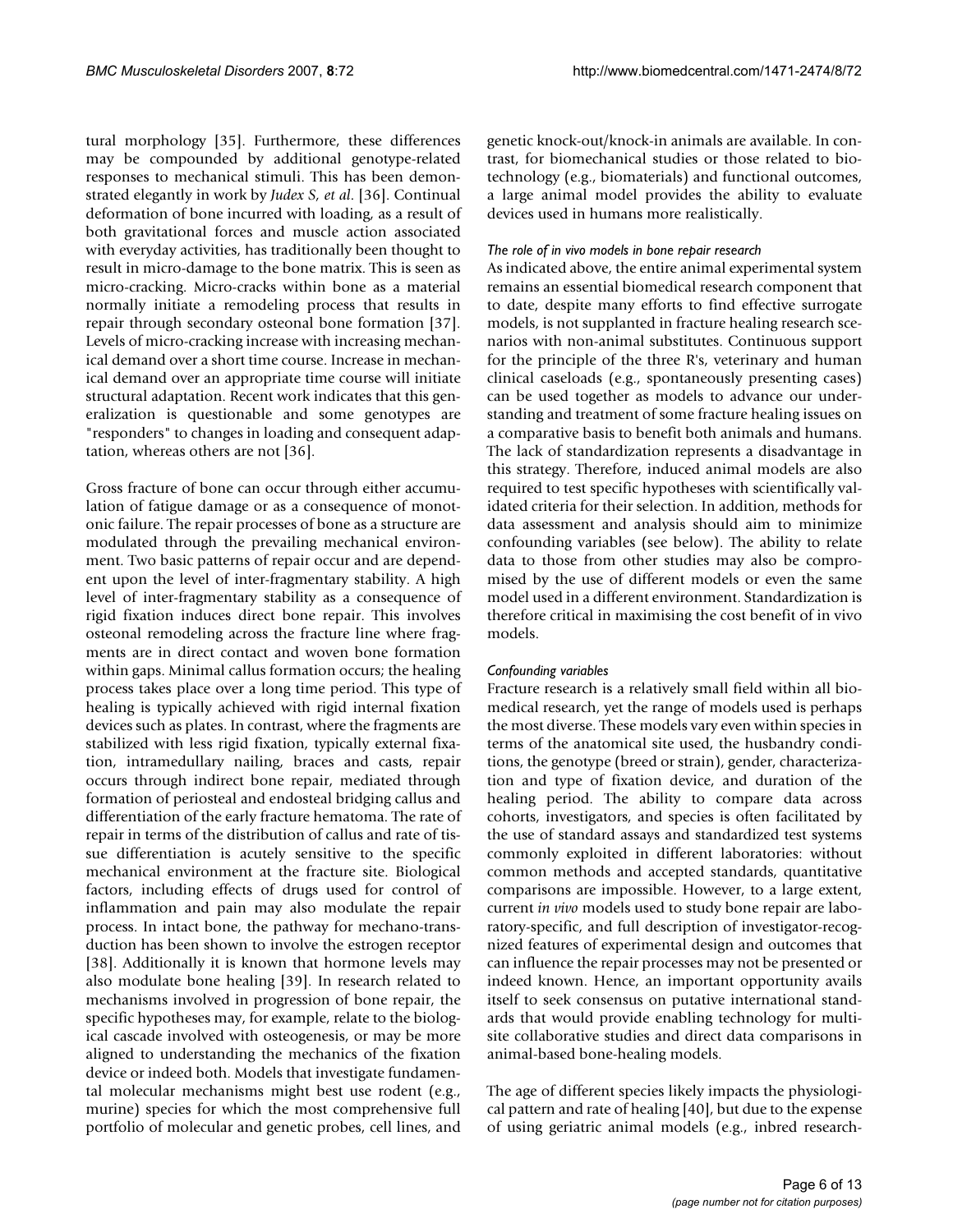quality young rabbits cost roughly one-tenth of 2-year old rabbits), little is really known about this important variable well-known in humans to profoundly affect healing. Different anatomical sites may also influence the pattern of repair; this is multi-factorial, partly because of the unique mechano-biology of different skeletal bones and partly as a consequence of biological differences *per se*. For example the metacarpal/metatarsal bones of small ruminants are fused bones (McIII/IV; MtIII/IV) with minimal soft tissue coverage. Tendons and ligaments are found on the dorsal and palmar/plantar aspects of this bone. The tibia presents a bone anatomy providing a subcutaneous surface craniomedially and muscle cover laterocaudally. By contrast, the femur is predominantly covered by muscle on all aspects. Within specific bones healing may also differ at sites, with predominantly cortical healing at diaphyseal sites, and cancellous healing at metaphyseal sites. The extent of cancellous bone also differs between species and is generally limited in relation to the extent seen in humans.

A further consideration involves size-scale physiological disparities between animals and humans [41], and possible effects on bone neogenesis and fracture healing mechanisms. Experimentally studied critical size bone defects [42] demonstrate a species-dependent healing. A 4-mm circular craniomandibular bone defect in mice and 8-mm defect in rats are often both non-healing without therapeutic intervention at 12–24 weeks. However, a 8-mm diameter defect in a larger animal model (e.g., rabbit, dog, sheep) will heal spontaneously since the surrounding soft tissue and remaining perimeter bone interfacial area are better able to supply signals and regenerative milieu to this relatively smaller defect volume. Critical size calvarial defects increase to 17–35 mm diameters in larger animals (guinea pigs, rabbits, dogs, sheep). The linear dimensions of a "critical" defect in bone do not seemingly translate simply across models, nor to humans, nor across different bone defect sites (e.g., cranial to long bone). Additionally, the anatomical site of a critical defect has an effect on its size and therefore possible nutrient transport limitations to heal. For example, an 8 mm-diameter circular defect in rat parietal bones will heal spontaneously, whereas an 8 mm-diameter circular defect in human parietal bone will not. These wound site transport scaling effects also have profound impact on the delivery of exogenous therapeutic and biotechnology components (living cells, growth factors, drugs) to fracture or defect sites. One last consideration here is the problem of the likelihood of surrounding soft tissue prolapse into the bone wound site as a function of increasing size. This might be more profound in the human than in smaller mammalian models, hindering healing. Lastly, a common issue relevant to all animal bone models regards the varying degrees of bone wound repair capability observed phylogenetically, specifically the empirically observed compromised ability of spontaneous bone wound healing in higher order species compared to lower phylogenies [43]. This effect extends beyond mammalian species in larger-sized bone wounds relative to wound size: relatively larger bone volumes will regenerate in rodents and amphibians (e.g., newt) compared to higher mammalian species. This further infers that reservoirs of undifferentiated progenitor cells in rodents are perhaps more potent and responsive and quantitatively superior to humans in bone regeneration.

Surgical approaches and the anatomical positioning of the fixation device, the mechanical characteristics of the device and the activity of the animal can all influence the local mechanical environment at the fracture site. Very small differences in mechanical conditions, especially in the early stages of healing (e.g., restricted housing or mobility), can produce statistically significant differences in both rate and patterns of repair. The method of creating a fracture or osteotomy also varies between models. In the Einhorn model in rodents [44], fractures are induced by blunt trauma, using a controlled weight drop as a noninvasive system, and fixation uses an intramedullary device. In other models [45-48], an open surgical osteotomy or drill hole defect is made. Thus, different levels of soft tissue compromise occur, providing different subsequent effects on bone repair processes [49]. Each animal's hormonal and possibly nutritional status can also influence the bone healing process. Hence, little commonality is observed in the literature to date with regard to fracture models along many different variables, and therefore, little meaningful comparison can be made, even between similar species, if standards are not recognized that unite all of these model features.

As part of both ethical and scientific requirements for improving model value to the orthopaedic surgical community, this wide variety of models could be rationalized and refined to provide the basis for developing standards against which specific interventions could be compared directly.

#### *Fracture model standardization*

Advances in the field of mechanobiology in bone repair could be enhanced through a common consensus for standard animal models for bone healing, fixation techniques, outcome measures and standard comparison metrics. Major research centres involved in this field of research should move to adopt uniform international standards to refine existing models and adopt common usage decision trees, classifications and rationales. This will lead to an overall reduction in numbers of animals used, and concomitant increase in the research impact per animal sacrificed. Data generated from standardized models should also contribute more rapidly to the devel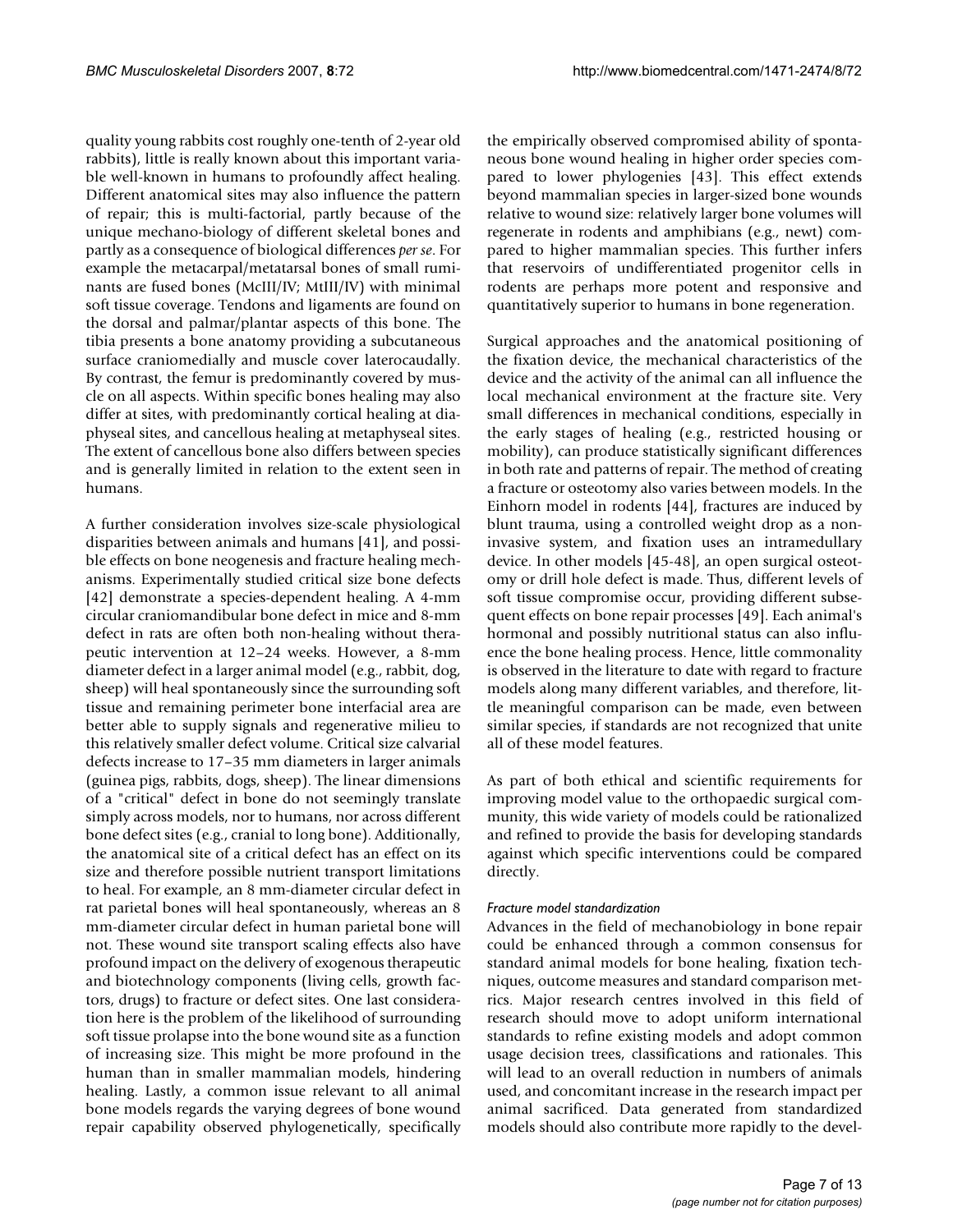opment of computer modelling to better predict biological processes and thus eventually replace some *in vivo* models.

Funding agencies are strongly encouraged to insist on access to specialist anaesthetists and veterinary surgeons qualified to help identity and use specific models and animal species for specific purposes. They are also encouraged to seriously consider the positions stated in this paper as a basis for quality, outcome accuracy and excellence when awarding funds for specific bone repair research projects.

A consensus related to *in vivo* fracture models studied for specific purposes is required to establish standards for comparative purposes. It seems appropriate (and traditionally consistent) to adapt a large animal model for device and biomechanical tests, and rodent models for molecular mechanisms and molecular genetics of bone healing and repair. Agreement is needed and should be sought in relation to animal species, breed, gender, age and reproductive state where appropriate, and husbandry regimens. Surgical procedures should be standardized to follow state-of-the-art aseptic techniques where possible using jigs and guides to locate the osteotomy/fracture at a precise position and in relation to anatomical landmarks. Osteotomy/fracture gaps also need to be constant in a standard model, where a standard caliper can be applied. This has not been consistently followed or reported in the literature.

Mechanical influences on bone repair are increasingly studied at a molecular and genetic level as well. Fixation systems should allow stiffness to be both controlled and determined, since even small differences in fixator stiffness influence healing significantly [50]. Some limited control of the mechanical environment in rodent models can be achieved by standardization and fixation system stiffness [45]. *Harrison LJ, et al*. used an external fixation system in a rodent model to standardize fixation stiffness, also allowing a standard plane of section to be taken [51]. This system was used to determine distribution of tissues in the standard section. Such sample analysis also requires careful consideration of methods used, as facture healing results in a heterogeneous distribution of tissue, and therefore standardization of positions of sections and tissue samples should be evaluated and tracked carefully.

Animal physical activity levels should also be considered and quantified where possible, as these also modulate the bone repair process [52]. Hence, therapeutic movement and activity needs in different animals and models should be reconsidered. *In vivo* and postmortem assessments should also require a standard approach, for example the use of jigs and guides for obtaining standard view radiographs, DXA and pQCT scans.

Mechanical testing for fracture stiffness and strength again would be optimized if accepted standardized tests were consistently used. At present, various systems for threeand four- point bending and/or torsion as either destructive or non-destructive tests are used.

Standardized biological assessments may be made from histomorphometry and immunohistochemistry. If so, the plane-of-section in relation to the callus must be constant and specified. The standard sampling system must also apply to tissues used for gene expression determinations and protein evaluations. In each model, assessment time points should be part of the agreed standard.

#### *Study design*

As part of assuring consistent application of the three "R's" approach, larger experimental studies should only be designed after reviewing results from an appropriate pilot study or as a follow-up to previous studies. Proper factorial analyses and statistical determinations (e.g., standard deviations, power analyses) would allow justification of cohort designs, to produce a greater confidence in study outcome, with the objective of reducing animal numbers needed for research. Additionally, milestones and deliverables must be clearly declared in the research proposal, and animal study designs articulated to reach these milestones. Optimal study design includes maximal appropriate exploitation of research animals while simultaneously maintaining their well-being as a priority. Multiple use of animals or bilateral fracture (osteotomy) management must be avoided for welfare reasons, as well as the negative overall influence of abnormal animal weight bearing during the healing phase, distinct from the true humanrelevant clinical situation.

#### *Surgical expertise and technique*

Just as important as having anaesthetic protocols conducted by experienced veterinary anaesthesiologists or laboratory animal specialists is the expertise of the animal surgeon. Animal surgeries should not be performed by human surgeons not entirely familiar with the detailed anatomy and physiology of the species they use for their experiments. This often leads to post-operative complications resulting in unacceptably high losses of animals that are not declared in publications – these animals lose their lives for nothing and go unnoticed and unreported! Especially in fracture treatment studies using surgical implants in large animals, the known risks of post-operative catastrophic failure must be weighed carefully in the model selection. Complication rates should not exceed 5% and should be fully disclosed in all publications so that future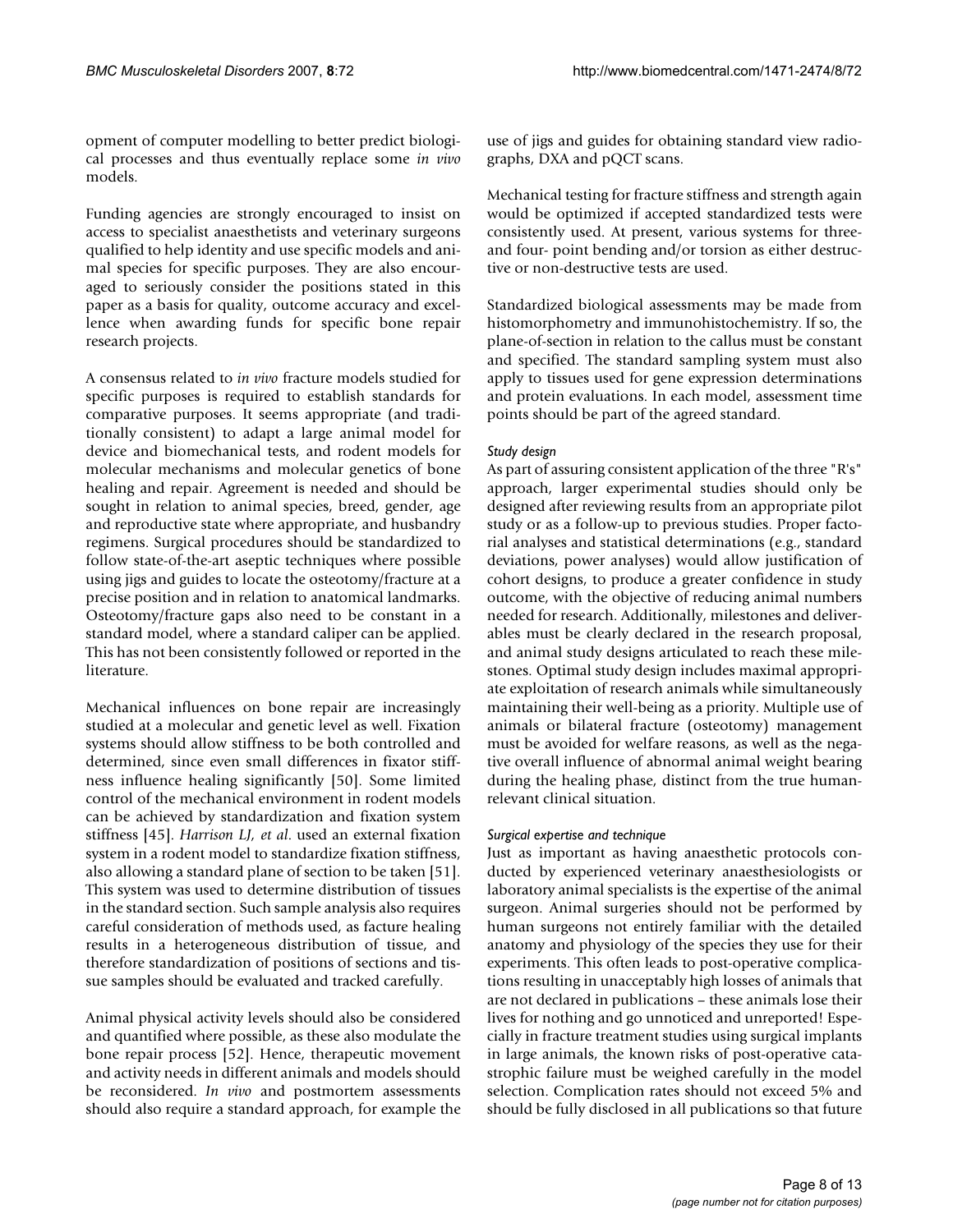studies can be designed to reduce complications and refine models on an evidence basis.

Two authors *(Auer JA, von Rechenberg B)* too often had to make the unfortunate observation that some human surgeons appear to lack compassion for their research animals, which may indirectly and inadvertently produce increased animal suffering. This leads to the logical demand that future research studies in fracture management be conducted only by surgeons with appropriate surgical and research training in relevant animal models, and capabilities to discern model differences for model selection and follow-through.

#### *Post-operative animal management and evaluation Personnel*

The labour associated with managing experimental animal during a study increases proportionally with the size of the animal used. Therefore, an adequate number of qualified staff with clearly defined responsibilities and management structures is important for effective postoperative management especially in large animal models. These personnel are responsible for adequate record-keeping, administering medication, animal surveillance and maintaining optimal hygiene and animal welfare conditions. Applying Good Laboratory Practice (GLP) guidelines is useful for structuring personnel, data reporting, quality management, and ensuring clear lines of responsibilities and hierarchy.

#### *Pre-operative animal acclimatisation*

Pre-operative clinical assessment and acclimatisation is an essential component of successful post-operative management. Subject animals should be accustomed to human contact, the housing facility, and any particular post-operative interventions or treatments. One week has been recommended as a minimum acclimatisation period for ensuring that baseline physiological data may be established [53], but longer (e.g., 3–4 weeks) may be more sensible to ensure that the animals are accustomed to their environment, the facility routines and the personnel. Additionally, during this time, the animal should be thoroughly checked for potential health problems or abnormal behaviour, and triaged if necessary. In the case of sheep, goats, pigs and calves, claws should be inspected and evenly trimmed. The animals should be offered a balanced diet during the entire investigative period and initially subjected to effective antiparasitic management.

#### *Medications*

As mentioned above, carefully selected and administered analgesic medications for postoperative management are indicated. Some researchers feel that in a purpose-built facility, and with appropriate aseptic technique, antibiotics are not necessary, although this may depend on the animal species. The benefit of this approach is that complex interactions between antibiotics and other drugs, with the wound healing process, need not be considered, and problems associated with antibiotic-resistant bacteria are avoided. Other researchers feel that therapeutic doses of broad-spectrum antibiotics are indicated peri-operatively. Their reasoning is that these drugs do not interfere with bone healing, reduce morbidity and aid in reducing animal loss.

#### *Post-operative animal housing*

In the immediate post-operative period (4–6 hours), animal subjects should be housed in a closely monitored environment protected from adverse climatic conditions and other stressors including people and other research animals. This is best achieved in modern, purpose-built housing for which guidelines have been established in some countries ([54]. Accessed October, 2006). Some additional design components regarding post-operative housing of large research animals (sheep, goats, pigs, calves) used in fracture research include using individual pens fitted with heat lamps and surveillance cameras.

A contentious issue is the use of supportive slings or harnesses in small ruminants (Fig. 1). These devices, if correctly fitted, do not decrease load-bearing while the animals stand, but they prevent the animal from becoming recumbent or bolting suddenly, and therefore avoid peak torques and loads experienced in limbs. The optimal duration for harness use depends on the type of fracture/ defect and repair. The harness or sling should allow movement and rotation of the animal within its stall or box and at least nose and sight contact between individual animals. However, even for the same type of surgery, the optimal duration is unclear. Some researchers favour use only in the immediate postoperative period when poor coordination may be expected. Others prefer to maintain animals in slings until radiographic and clinical evidence indicate that unrestricted activity is not detrimental to the repair. If harnesses are maintained for longer periods, they must be evaluated daily, and changed on regular occasions (e.g., every 3 days) for cleaning and to ensure that rub sores do not develop. Additional application of external coaptation may aid to stabilize the operated limb in the immediate post-operative period. While these harnesses help prevent fixation break down or device failure, restriction of activity and movement also induces a certain type of suffering "accepted" by some species better than others. Nevertheless this aspect must be considered when animals are placed in harnesses.

#### *Clinical Assessments*

The post-operative assessment itself may stress the animal. Assessment criteria should include food and water intake as well as general attitude, weight bearing and pain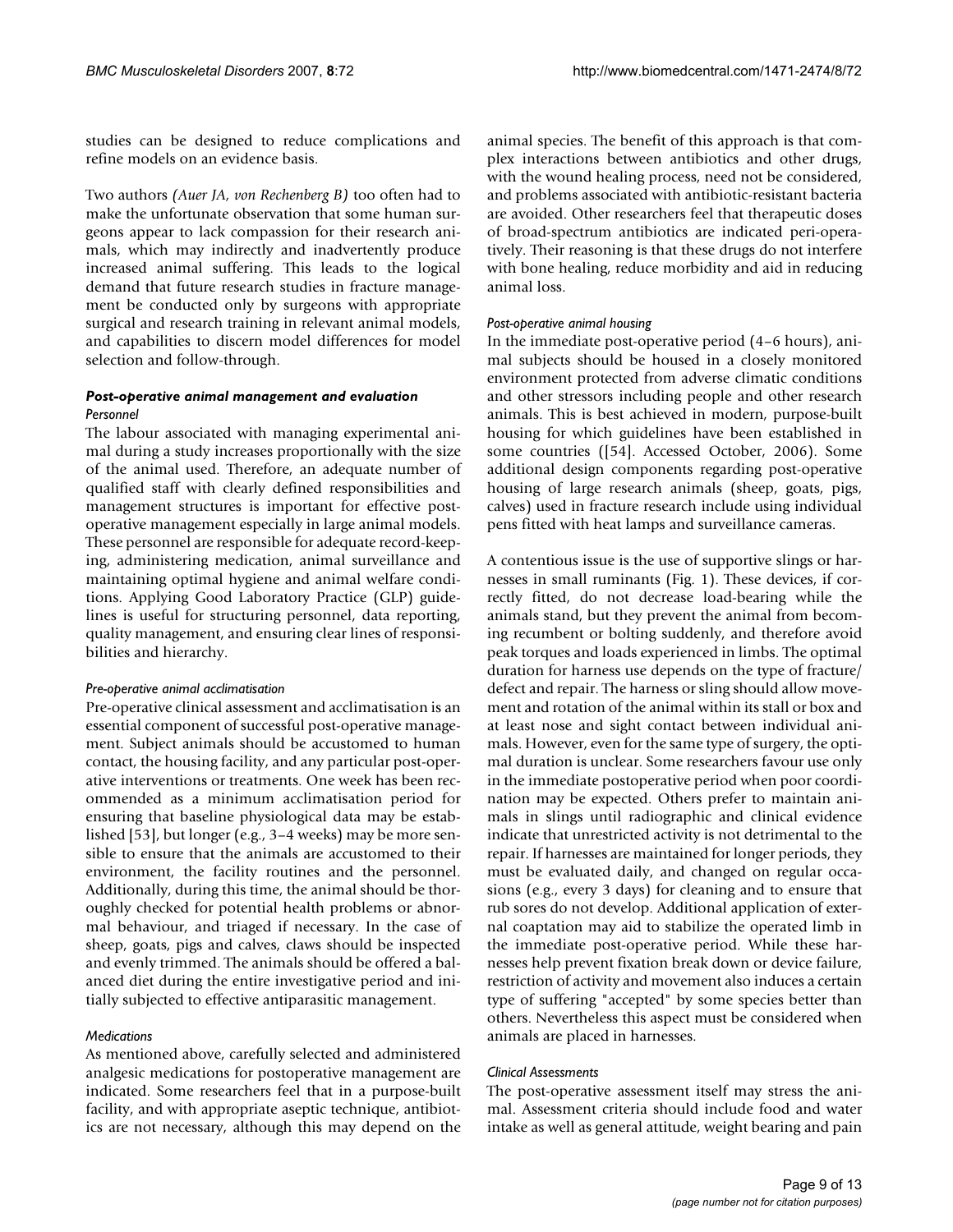

Suspension system for sheep: the net is adapted from horse rescue principles (*Fürst A, et al*.) and was custom made for sheep as a prophylactic measure to avoid refractures of their limbs after (experimental) osteosynthesis. A) The net prevents animals to lie down while still being able to rest and move freely within the stall. The net is loosely wrapped around the rump, the soft belts around the neck and hind limbs of the sheep still allowing them to urinate and defecate without problems. For this reason only female sheep should be utilized for experiments requiring the suspension system. B) The net and belts are bundled above the animal and fixed to a hook on the ceiling with a special device and pulley system that allows free rotation for 360°. A special feeder is used with an extension below where the sheep can rest their heads while sleeping and hanging in the nets. Since social contact is important, animals are never kept alone but always have another sheep as a neighbour.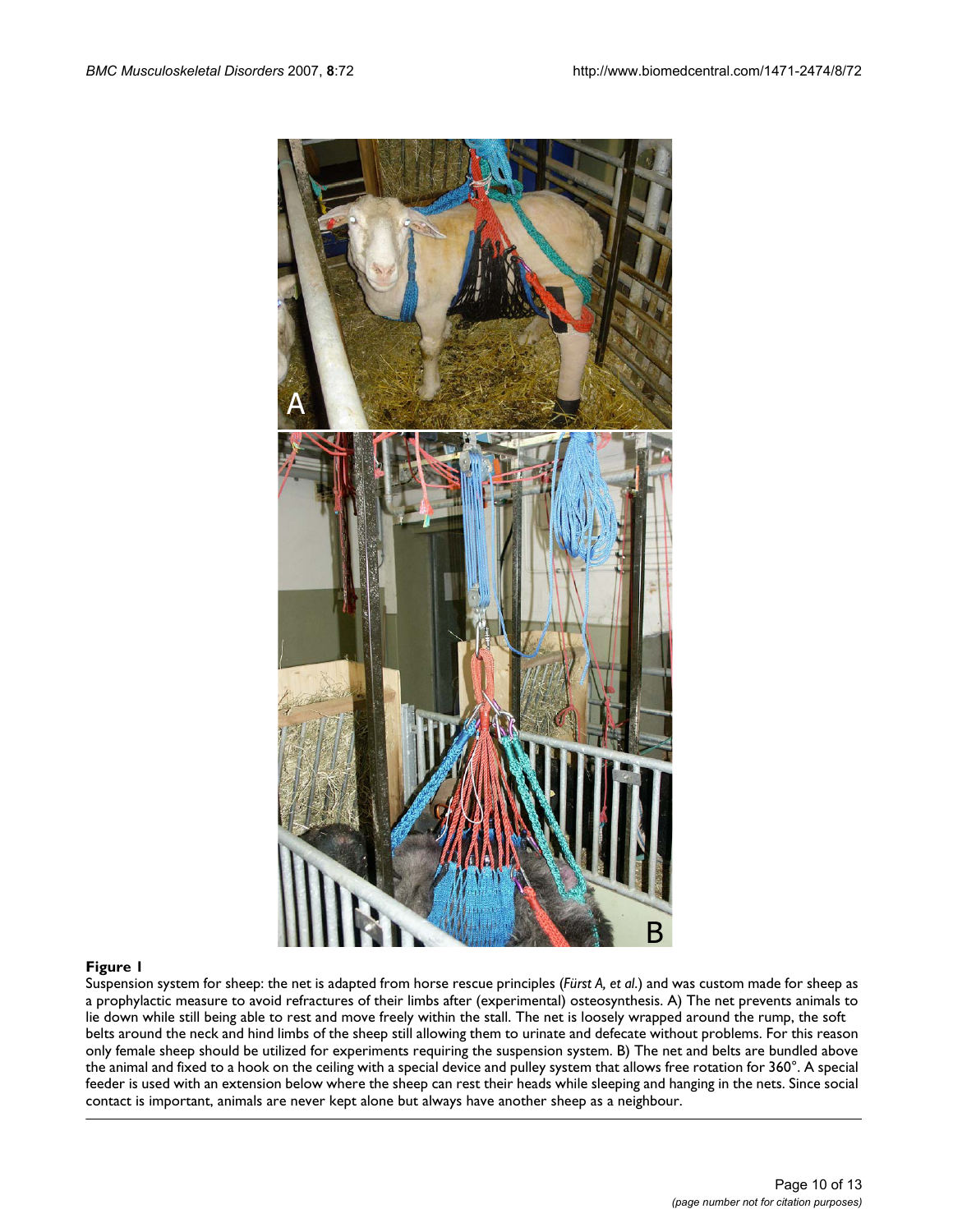score. As mentioned earlier, it is of utmost importance that persons performing post-operative evaluations be familiar with the animal species used and are adequately trained. For example, under Swiss regulations, personnel involved in animal studies are required to attend a training course, and be supervised by a person with demonstrated experience with the animals used. Ideally, postoperative assessments should include ground reaction force measurements in large animals and appropriate activity level measurements for rodents. More invasive evaluations are usually only performed when problems, such as illness develop in the patient.

#### *Termination criteria*

All animal studies should have clearly defined termination criteria, also called "humane endpoints", at which point animal suffering is no longer justified by the scientific value the animal is providing. Such criteria have been established and are published on the world wide web [55]. They should be communicated and agreed upon by the entire team prior to the start of the study. It is very important that judgement of animal termination be made by a veterinarian not directly vested in the "successful" study completion. A protocol for recovery of any data and collection of tissue samples in the case that an animal needs to be euthanized prematurely should be established to maximize the benefit from unfortunate animal sacrifice. There is a need to establish a consensus on the euthanasia methods used in the different species [56].

#### *Ethical aspects*

Moral issues in using animals for research purposes have long been debated, are controversial, and remain far from solution. We do not intend to re-trace this discussion here, nor do we hope to have developed any new arguments or enlightenment. We take it for granted that using animals as experimental models in biomedical and more specifically in fracture healing research is both in principle morally acceptable, justified by a search for improvements to both animal and human quality of life, and accepted by the general public overall. However, supporting the use of animal models for fracture research does not amount to an excuse for neglecting recognized welfare needs of the animals utilised. Though welfare issues are becoming a customary part of conducting research on animals far more could be done in terms of specifying moral norms and appropriate policies guiding animal research by empirical data. It is our impression that the field of animal welfare science is currently a fast developing area, and that musculoskeletal research can benefit considerably by adopting some of its insights. Therefore, our recommendation to improve anaesthesia and pain management protocols for animals involved in fracture research aims at improving animal welfare irrespective of whether it is influencing research outcomes or not. That such considerations improve the results is an added benefit.

The currently insurmountable plurality of administrative guidelines for animal research that constitute varying animal protection-levels does not, in our view, justify researchers' practice of "regulation-hopping", e.g., to adjust their research efforts to the lowest standard within their reach. Instead, we claim that all researchers should endeavour to actively find solutions for those moral problems generated or intensified through their research. This entails continual engagement in the on-going animal welfare dialogue, and an improved surveillance mechanism to allow more accessibility and visibility to new developments in improving animal welfare. Since this is typically not a formal component of biomedical research education and training, perhaps forms of post-professional or continuing education might be developed to provide such necessary training. The hope that funding bodies and editors may adopt our recommendations for funding- and publishing-decisions is grounded in this view. This would also include journal editors' duties to reject manuscript publications that do not document the application of these ethical standards for the use of experimental animals in studies, and full disclosure of the consequences.

#### *Need for international harmonization*

To date, animal research issues are internationally harmonized on a minimum level. For example, the relevant legal frameworks in Europe – the European Convention for the Protection of Vertebrate Animals and the EC Council Directive 86/609/EEC on the approximation of laws, regulations and administrative provisions of the Member States regarding the protection of animals used for experimental and other scientific purposes -were adopted more than 20 years ago and urgently need modern revision, which is presently under way. Therefore, the Council of Europe as well as the European Community are encouraged to advance harmonized animal welfare standards for scientific research. For this purpose, the legislative competences of the European Community should be expanded to promote effective and binding EC regulation. Obviously, standards on these issues exist on all continents, but at different levels, allowing researchers to export a study to a country with less demanding requirement for animal welfare issues. World-wide harmonization of such issues is desperately needed to stop such behaviour.

As further harmonization on international and supernational levels cannot be achieved in the short run, it is indispensable that, meanwhile, the situation for the proper treatment of experimental animals in fracture research be improved on the respective national levels. To date, most national animal welfare acts are flexible enough to implement the amendments presented in this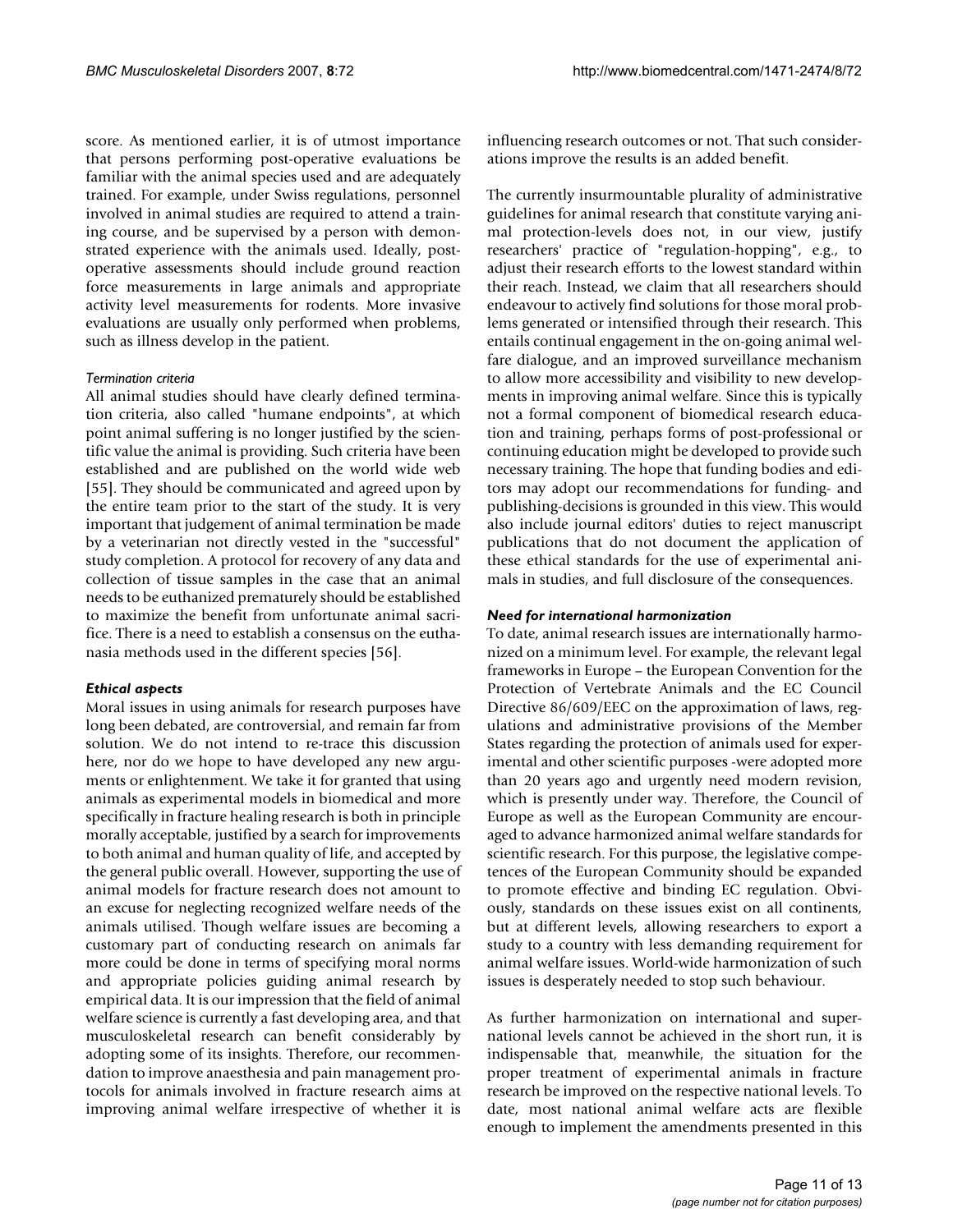paper as a kind of good laboratory practice or guidelines clarification while enforcing respective national laws. Thus, national authorizations should in principle only be granted if the intended animal experiment in fracture research observes the improvements as proposed herein. Moreover, ethics committees, wherever involved in the process of authorization, should encourage the respective applicants to address and adhere to the principles proposed in this paper. Where national authorities lack the competence to enforce these principles they should at least be observed by the scientific community on a voluntary basis. Finally, in trans-national research projects, the proposed principles could become a subject of contractual agreement between the scientific partners.

#### *Future actions*

The factors discussed here need to be openly and candidly discussed, possibly amended and eventually agreed upon, and the resulting standardized models for several targeted orthopaedic applications tested widely in a number of laboratories to validate the concept of a reproducible international standard within and between laboratories. This must be followed by a prospective multi-site study to demonstrate the benefits of using such a standard. This should be a funding priority by federal research agencies.

#### **Authors' contributions**

All authors were participants of the invited workshop

JAA: He took the initiative and was the main organizer for the workshop and is the main author of the manuscript.

- AG: Contributed to the manuscript
- SA: Contributed to the manuscript
- SP: Contributed to the manuscript
- JP: Contributed to the manuscript
- LC: Contributed to the ideas of the workshop
- BvR: Contributed to the manuscript
- MH: Contributed to the manuscript
- ES: Contributed to the manuscript
- RMT: Contributed to the ideas of the workshop

FT: Contributed to organization of the workshop and the ideas of the manuscript

KPR: Contributed to the ideas of the workshop

DWG: Contributed to the manuscript and was instrumental in the revision of the manuscript

All authors have read and approved the final manuscript.

#### **Acknowledgements**

Discussions with *Hollinger JO* (USA) are gratefully appreciated. The authors declare that they have no competing interests. The workshop was supported through the AO/AIF Foundation, but the authors received no financial support for the publication of this manuscript or have any non-financial competing interests related to this manuscript.

#### **References**

- 1. Prichard RW: **Animal models in human medicine.** In *Animal models of thrombosis and hemorrhagic diseases* Washington DC: US Department of Health, Education, and Welfare (No. 76–982); 1976:S169-172.
- 2. Bernard C: **An introduction to the study of experimental medicine (English translation).** New York, NY: Dover Publications; 1957.
- 3. Balls M, Riddell RJ, Worden AN: **[Animals and alternatives in tox](http://www.ncbi.nlm.nih.gov/entrez/query.fcgi?cmd=Retrieve&db=PubMed&dopt=Abstract&list_uids=6880778)[icology testing.](http://www.ncbi.nlm.nih.gov/entrez/query.fcgi?cmd=Retrieve&db=PubMed&dopt=Abstract&list_uids=6880778)** New York, NY: Academic Press; 1983.
- 4. National Research Council: **Models for biomedical research-a new perspective.** Washington DC: National Academy Press; 1985.
- 5. National Research Council: **Use of laboratory animals in biomedical and behavioral research.** Washington D.C.: National Academy Press; 1988.
- 6. Arnoczky SP: **Animal models for knee ligament research.** In *Knee Ligaments: Structure, Function, Injury, and Repair* Edited by: Daniel D, Akeson W, O'Connor J. New York, NY: Raven Press, Ltd; 1990:S401-417.
- 7. Turner AS, Mcllwraith CW: **Techniques in Large Animal Surgery.** 2nd edition. Philadelphia, PA: Lea & Febiger; 1989.
- 8. Woodhead AD: **Nonmammalian Animal Models for Biomedical Research.** In *Animal Models* Boca Raton, FL: CRC Press; 1990.
- 9. An YH, Friedman RJ: **Animal Models in Orthopedic Research.** In *Animal Models* Boca Raton, FL: CRC Press; 1999.
- 10. Fossum TW, Hedlund CS, Hulse DA: **Small Animal Surgery.** 2nd edition. St. Louis: Mosby; 2002.
- 11. Slatter D: **Textbook of Small Animal Surgery.** 3rd edition. Philadelphia, PA: WB Saunders CO; 2002.
- 12. Brinker W, Piermiatti D, Brinker Flo G, Piermiatti , Flo's : **Handbook of Small Animal Orthopedics and Fracture Repair.** 4th edition. Philadephia, PA: WB Saunders CO; 2002.
- 13. Hau J, van Hoosier GL: **Handbook of Laboratory Animal Science.** In *Animal Models Volume 2*. 2nd edition. Boca Raton, FL: CRC Press; 2002.
- 14. Johnson AL, Houlton JEF, Vannini R: **AO Principles of Fracture Management in the Dog and Cat.** Berlin, GER: Thieme Medical Publishers; 2005.
- 15. Warbasse JP: **The conquest of disease through animal experimentation.** New York, NY: D. Appleton; 1910.
- 16. Krogh A: **Progress of physiology.** *Am J Physiol* 1929, **90:**243-51.
- 17. Krebs HA, Krebs JR: **The "August Krogh Principle".** *Comp Biochem Physiol* 1980, **67B:**379-80.
- 18. Gill TJ, McCulloch PC, Glasson SS, Blanchet T, Morris EA: **[Chondral](http://www.ncbi.nlm.nih.gov/entrez/query.fcgi?cmd=Retrieve&db=PubMed&dopt=Abstract&list_uids=15722269) [defect repair after the microfracture procedure: a nonhu](http://www.ncbi.nlm.nih.gov/entrez/query.fcgi?cmd=Retrieve&db=PubMed&dopt=Abstract&list_uids=15722269)[man primate model.](http://www.ncbi.nlm.nih.gov/entrez/query.fcgi?cmd=Retrieve&db=PubMed&dopt=Abstract&list_uids=15722269)** *Am J Sports Med* 2005, **33(5):**680-685.
- 19. Ornoy A: **Animal Models for Human Related Calcium Metabolic Disorders.** In *Animal Models* Boca Raton, FL: CRC Press; 1995.
- 20. Claes LE, Heigele CA, Neidlinger-Wilke C, Kaspar D, Seidl W, Margevicius KJ, Augat P: **[Effects of mechanical factors on the frac](http://www.ncbi.nlm.nih.gov/entrez/query.fcgi?cmd=Retrieve&db=PubMed&dopt=Abstract&list_uids=9917634)[ture healing process.](http://www.ncbi.nlm.nih.gov/entrez/query.fcgi?cmd=Retrieve&db=PubMed&dopt=Abstract&list_uids=9917634)** *Clin Orthop Relat Res* 1998:S132-147.
- 21. Schuppli CA, Fraser D: **[The interpretation and application of](http://www.ncbi.nlm.nih.gov/entrez/query.fcgi?cmd=Retrieve&db=PubMed&dopt=Abstract&list_uids=16268760) [the three Rs by animal ethics committee members.](http://www.ncbi.nlm.nih.gov/entrez/query.fcgi?cmd=Retrieve&db=PubMed&dopt=Abstract&list_uids=16268760)** *Altern Lab Anim* 2005, **33(5):**487-500.
- 22. Russell W, Burch R: **Principles of Humane Experimental Techniques.** Hertfordshire, UK: Universities Federation for Animal Welfare, UFAW Special Edition; 1992.
- 23. International Association for the Study of Pain: **Core curriculum for Professional Education in Pain.** Seattl: IASP Press; 2005.